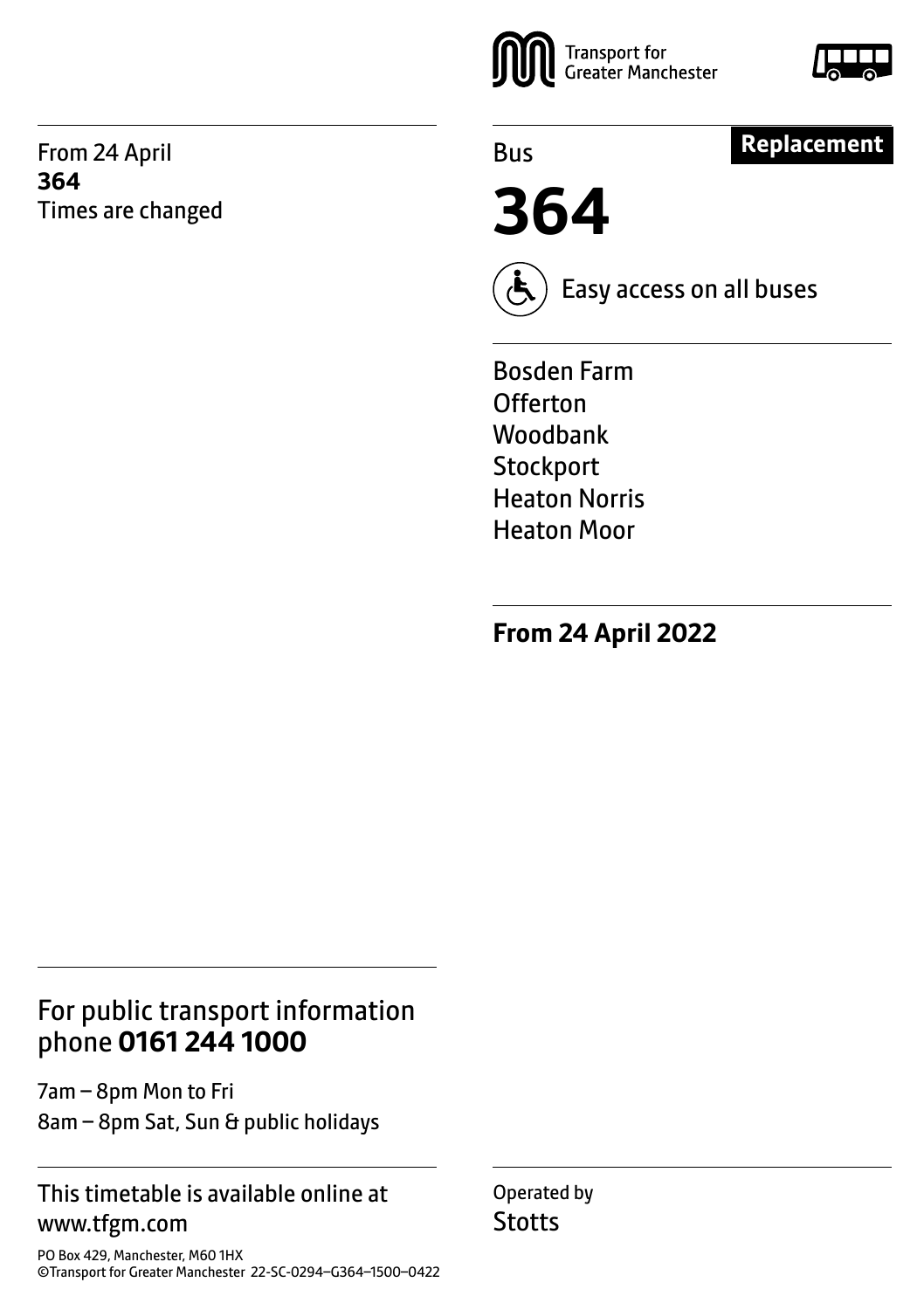# Additional information

## Alternative format

To ask for leaflets to be sent to you, or to request large print, Braille or recorded information phone 0161 244 1000 or visit www.tfgm.com

#### Easy access on buses



 Journeys run with low floor buses have no steps at the entrance, making getting on and off easier. Where shown, low floor buses have a ramp for access and a dedicated space for wheelchairs and pushchairs inside the bus. The bus operator will always try to provide easy access services where these services are scheduled to run.

## Using this timetable

Timetables show the direction of travel, bus numbers and the days of the week. Main stops on the route are listed on the left. Where no time is shown against a particular stop, the bus does not stop there on that journey. Check any letters which are shown in the timetable against the key at the bottom of the page.

## Where to find information about service changes

www.tfgm.com Bus station posters Leaflets from outlets.

# Tickets and information

Bus companies offer a range of tickets for use on their own buses. For travel on any service in the County, use System One tickets, including DaySaver. Travelshops provide tickets, information and journey planning advice on buses, trains and trams for work and pleasure.

# Using the 24 hour clock

Times are shown in four figures. The first two are the hour and the last two are the minutes.

0753 is 53 minutes past 7am 1953 is 53 minutes past 7pm



## Operator details

**Stotts** 142-144 Lees Road Oldham OL4 1HT Telephone 0161 624 4200

#### **Travelshops**

**Stockport Mersey Square**

Mon to Fri 7am to 5.30pm Saturday 8am to 5.30pm Sunday\* Closed \*Including public holidays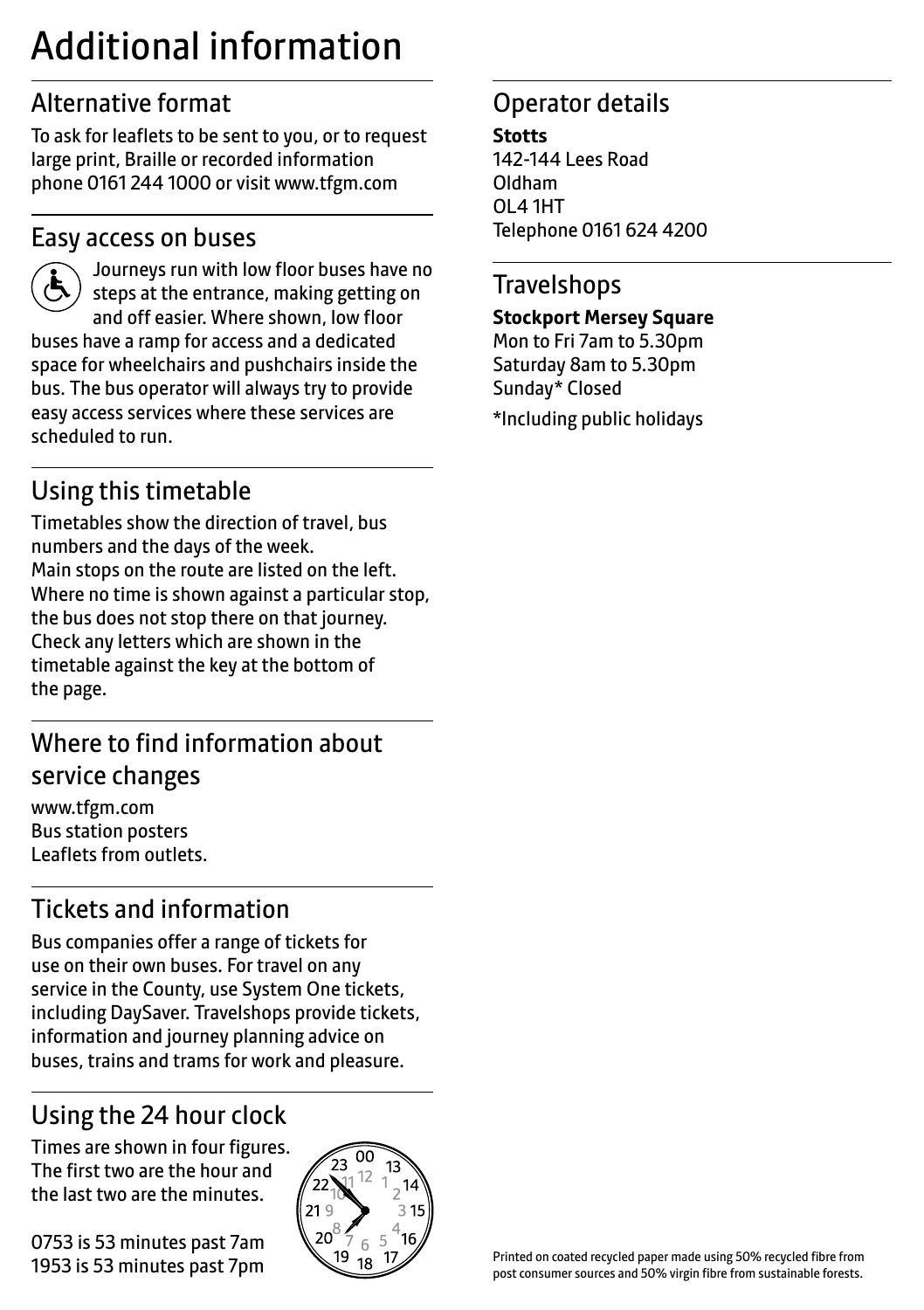